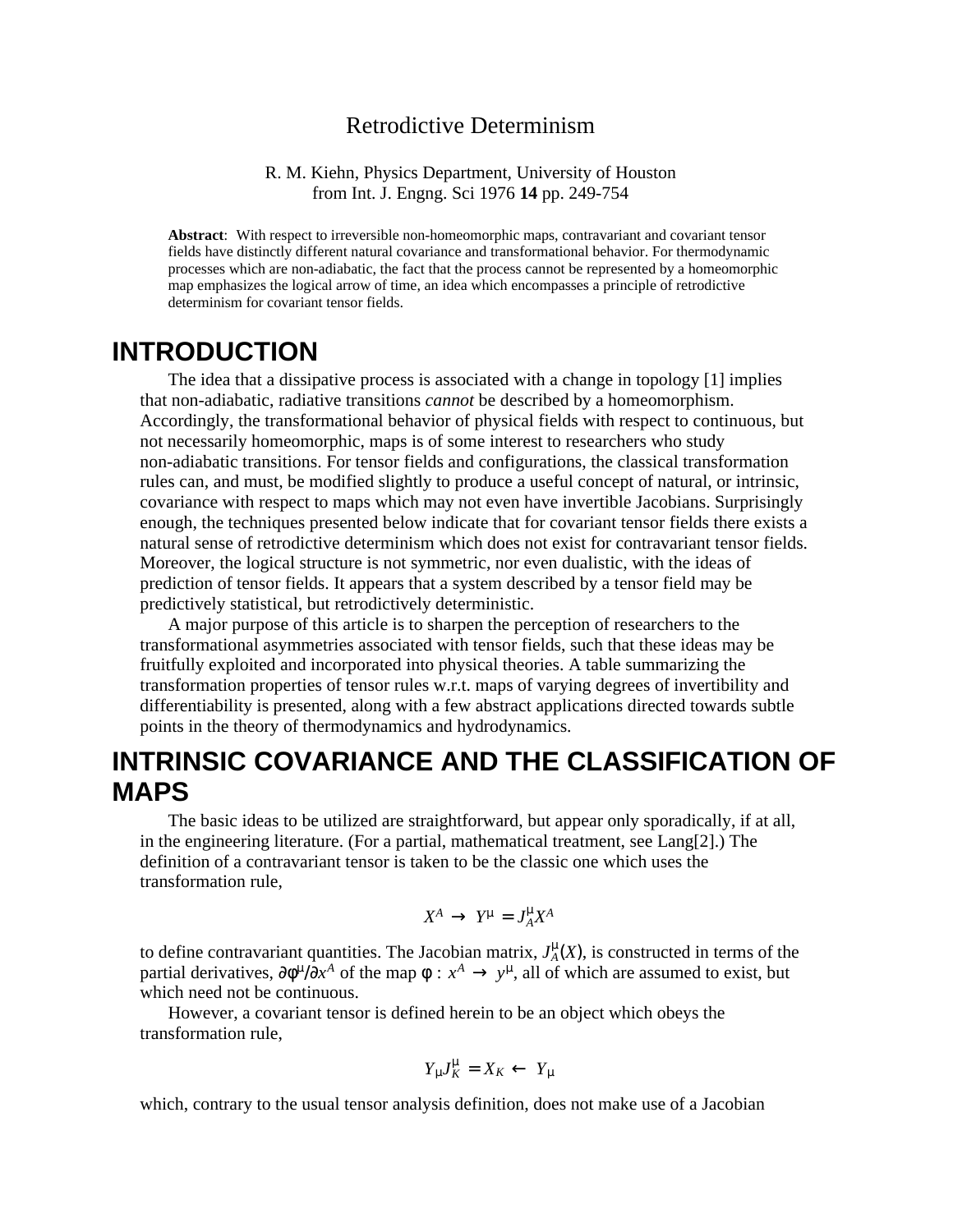inverse (the base spaces need not be of the same dimension). These two rules may be used to develop the ideas of natural, or intrinsic, covariance w.r.t. maps for which the Jacobian inverse does not (globally) exist, with the ideas agreeing with classic results when the transformations are restricted to orthogonal transformations or diffeomorphisms.

Scattered through the literature of differential topology are discussions of various maps which may or may not have inverses and whose Jacobians may or may not be invertible. A summary of such maps is given in Table 1, where more importantly, the intrinsic covariant behavior of tensor fields with respect to each class of maps is also presented. A tensor field is considered as a set of functional rules over a domain, with values in some range. The intrinsic covariance problem considered herein (and with results presented in Table 1) relates to the global solubility, and uniqueness of solubility, of the *rules* (not just their values) w.r.t. various transformations of the base spaces, as domains. For example: given two domains, x and y, with a map  $\phi$  between them from x to y, is it possible to uniquely determine a tensor rule over the final state in terms of a tensor rule given over the initial state? The answer is no, if the map φ does not have an inverse. Surprisingly enough, a retrodictive version of this question obtains a favorable response for co-variant tensor fields: Is it possible to retrodictively determine a co-tensor rule over an initial state, given a co-tensor rule over a final state? An affirmative answer requires only that the Jacobian coefficients of map  $\phi: x^A \to y^\mu$  exist.

| Map                 | Assumed to exist                                           |                              | Covariant field rule Contravariant field rule |
|---------------------|------------------------------------------------------------|------------------------------|-----------------------------------------------|
| Continuous          | $\phi$ , $d\phi$                                           | $\boldsymbol{R}$             |                                               |
| Submersion          | $\phi, d\phi_{onto}$                                       | $R_{unique}$                 |                                               |
| Immersion           | $\phi$ , $d\phi_{1-1}$                                     | $\boldsymbol{R}$             | $R_{unique}$                                  |
| Local Inverse       | $\phi, d\phi_{onto}, d\phi_{1-1}$                          | $R_{unique}$                 | $R_{unique}$                                  |
| Cont, disc. Inverse | $\phi$ , $\phi^{-1}$ , $d\phi$                             | $\boldsymbol{R}$             | P                                             |
| Disc., Cont Inverse | $\phi$ , $\phi^{-1}$ , $d\phi^{-1}$                        | $\boldsymbol{P}$             | $\boldsymbol{R}$                              |
| Submanifold         | $\phi$ , $\phi^{-1}$ , $d\phi_{1-1}$                       | R                            | $(R \& P)$ <sub>unique</sub>                  |
| Quotient manifold   | $\phi, \phi^{-1}, d\phi_{onto}$                            | $(R \& P)$ <sub>unique</sub> | P                                             |
| Homemorphisms       | $\phi$ , $\phi^{-1}$ , $d\phi$ , $d\phi^{-1}$              | $R\&P$                       | $R\&P$                                        |
| Embedding           | $\phi$ , $\phi^{-1}$ , $d\phi_{1-1}$ , $d\phi_{onto}^{-1}$ | $R\&P$                       | $(R \& P)$ <sub>unique</sub>                  |
| Projection          | $\phi$ , $\phi^{-1}$ , $d\phi_{onto}$ , $d\phi_{1-1}^{-1}$ | $(R \& P)$ <sub>unique</sub> | $R\&P$                                        |
| Diffeomorphism      | $d\phi \& d\phi^{-1}$ 1-1 & onto                           | $(R \& P)$ <sub>unique</sub> | $(R \& P)$ <sub>unique</sub>                  |

Table 1. Retrodictive and predictive behavior of tensor fields w.r.t. continuous maps with different

invertibility and differential structure.  $R =$  Retrodictive,  $P =$ Predictive

A summary of the transformational solubility (and uniqueness of solutions) of tensor fields with respect to various maps is presented in Table 1. Certain details are enumerated in Appendix A.

The logical asymmetry exhibited by the table is remarkable, as is the fact that for non-homeomorphic maps (which are necessary to represent dissipative transitions) there exists the possibility of a retrodictive determinism – but not a predictive determinism. There appears to be an arrow of time built into the transformational behavior of tensor fields with respect to non-homeomorphic maps. A recognition of this built in logical asymmetry should be taken into account by those theories which treat irreversible processes.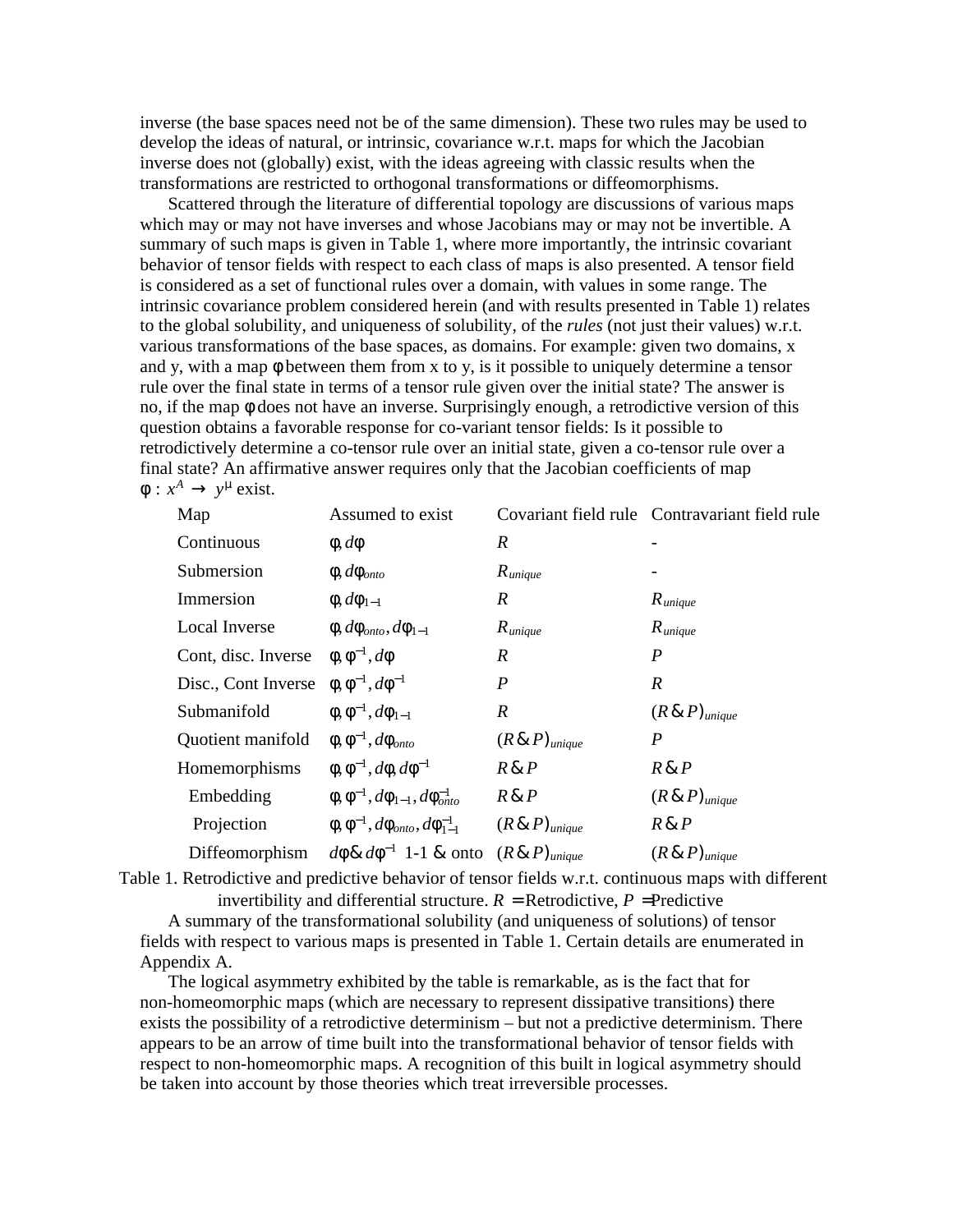### **PHYSICAL APPLICATIONS**

There seems to exist a predilection in physics to obtain a description of nature which is predictive. The classic problem in point mechanics is a problem in prediction: given initial data, what is the future trajectory? Watanabe states that "Every closed system of physical laws must include a time-dependent law from which it is possible to deduce a predictive statement  $[3]...$  "... physical theory is preeminently a predictive instrument"  $[4]$ ... Now it is not apparent to this author that predictive descriptions are the only way to understand nature, and a study of the transformation properties of tensor fields given in Table I gives support to the position that although a deterministic, predictive, analysis for dissipative systems is impossible, surprisingly often the opposite point of view, based on a deterministic *retrodictive* analysis, is possible for dissipative systems. There is a definite asymmetry in dissipative processes and according to Table I this asymmetry persists in the analytical description of such systems.

The map classification table is striking in that it points out and emphasizes the natural retrodictive logical structure for tensor fields, especially covariant fields, with respect to maps that are not homeomorphisms. Recently it has been emphasized that non-adiabatic systems imply changing topology [l]. For such systems, Table 1 indicates that a retrodictive analysis is appropriate, and moreover, it is the only analysis that is deterministic, if the system process is irreversible  $(\phi^{-1}$  does not exist). Perhaps the fundamental reason that Cartan's theory of differential forms, built on alternating covariant tensor fields, is so powerful is due to the retrodictive solubility of differential forms with respect to  $C<sup>1</sup>$  maps. It can be shown that the specification of a system of differential forms is equivalent to specifying a topology and the utilization of Pfaffian expressions (which are differential forms of degree one) in the science of thermodynamics was an early recognition of the need for injection of topological concepts into thermodynamic theories. Caratheodory's use of neighborhoods [5], Landsberg's use of restricted continuity and the frontier of a set [6] and the modern work of Boyling [7] are examples of the utility of a topological approach in thermodynamics. However, it has been emphasized only recently that dissipation and nonequilibrium thermodynamics are related to changing topology [1]. It is here that Cartan's mathematics of differential forms demonstrates its power, for according to the previous discussion, differential forms are well behaved (at least retrodictably) with respect to non-homeomorphic, topology-changing maps. Cartan's theory of exterior differential forms appears to be the appropriate mathematical theory for studying dissipative systems. This conclusion is a first result of the theory.

For physical applications the two most important principle maps are the immersion and the submersion. Ordinarily, these maps are to be used in the field sense. That is, the physical object is considered to be the base space which is immersed or submersed into a Euclidean tensor space. The submersion induces on the physical object, as a manifold, a set of covariant vector lines which form an orthogonal field (on the object manifold) w.r.t. the fibers of the submersion. The "gradient" vector to the spherical surface  $\phi: R^3 \to R = \{x^2 + y^2 + z^2 = 1.0\}$  is an example; the fiber is the spherical surface itself. The orthogonal field spans the compliment to the fiber space created by the submersion.

On the other hand, the immersion of the object manifold into a Euclidean space, induces a global covariant metric field, *g*μν, on the base space, which permits a norm to be created for contravariant vectors on the manifold. The idea of distance along a line is well defined by the immersion. The notion of distance between "surfaces" may not be well defined by an immersion (consider the bi-refringent crystal); this concept requires a reciprocal metric field that the object manifold may not support, globally.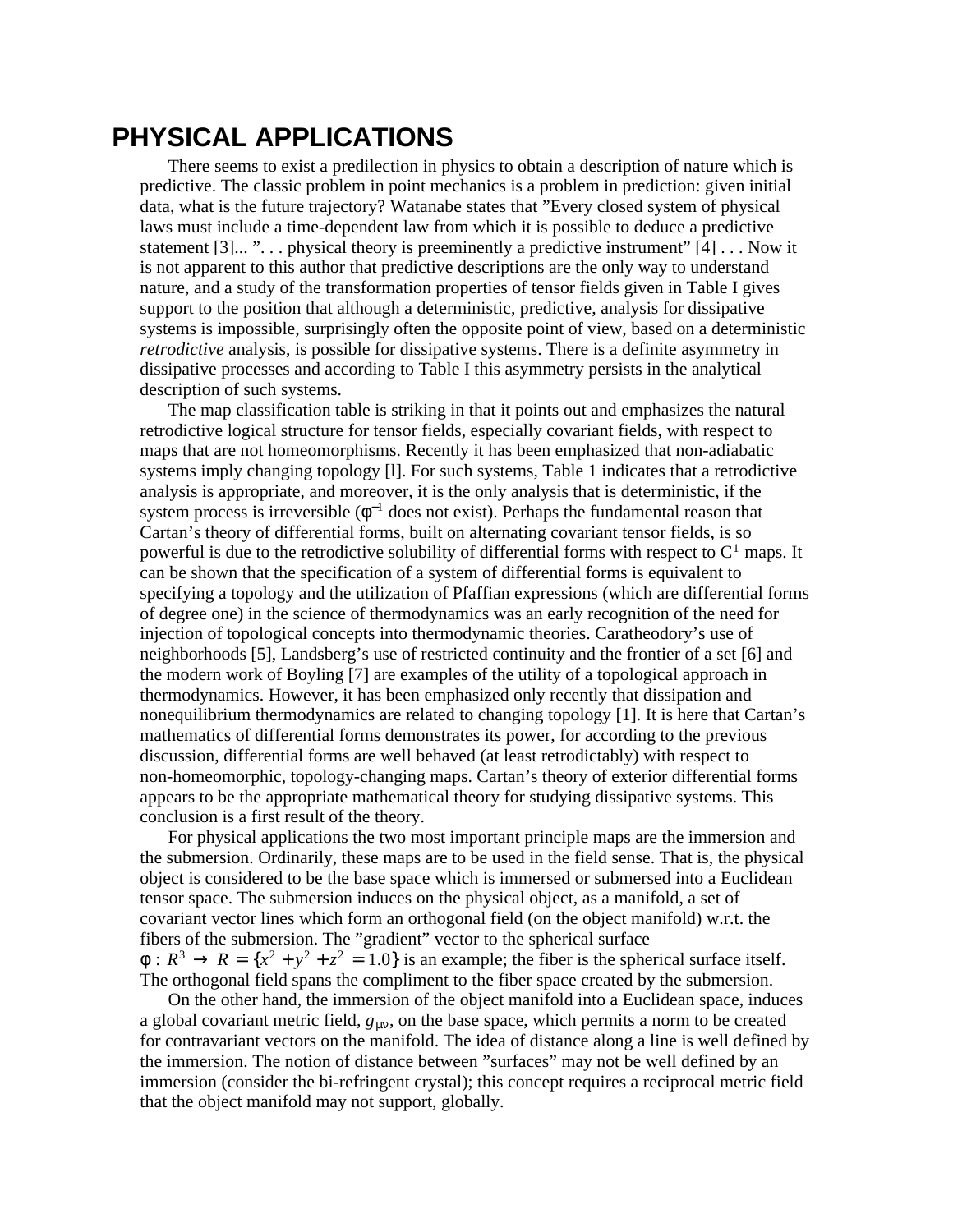For physical objects which are manifolds there exist theorems that imply that they always may be immersed into a Euclidean space of sufficiently large dimension [8]. The implication is that manifolds always support a global metric field, whose covariant columns form a global, linearly independent set of differential forms. The determinant of the induced metric field is never zero, functionally, but can take on both positive and negative values, *discontinuously*. However, if the induced map, *d*φ, of the immersion is continuous, as well as being 1-1, then the determinant of the metric field is never zero and must be definite.

In a topological sense, those manifolds which are immersed in a continuously differentiable manner must be orientable. A non-orientable manifold cannot support a covariant metric field with definite determinant. This subtle point is at the basis of Caratheodory's proof of the second part of the second law of thermodynamics [9]. Entropy is positive definite only on orientable manifolds. A set of points, or states, whose topology excludes, or makes inaccessible, another set of points, or states, supports a monotonic function only if the topology is orientable. A Mobius strip is a model of a topology (infinitely extendable) which produces inaccessible states, but one for which the entropy function is not globally definite  $(S > 0)$ . Therefore, an immediate application of the point of view discussed above is to demonstrate a subtle and usually not expressed assumption in the theory of thermodynamics: The phase space of Gibbs must be an *orientable* sub-manifold of state space, if entropy is definite.

For contravariant considerations of a physical object as a manifold, the next most important maps are the Submanifold map and the Quotient manifold map. These mappings in physical situations are usually *from* a Euclidean space to the body manifold are made in such a way as to permit contravariant fields to be induced on the body manifold. (The submersion and immersion described above were *from* the body manifold to the Euclidean space, and induced covariant, not contravariant, fields on M) The classic example is the submanifold map, φ, which carries the unit interval into a curve in M. The induced differential map, *d*φ, defines a tangent (contravariant) vector on M, in the sense of Lagrange, which spans the submanifold of M. This notion is distinct from the submersive (Hamiltonian) case which defines a covariant wave vector field on M.

If the map to M is a quotient manifold map, then a reciprocal metric field is induced on M which permits a distance between "surfaces" concept to be defined globally. Dual to the immersive case, a distance between "points" may not be admissable. The idea is that in the immersive case a contravariant measure is induced; in the quotient manifold case, a covariant measure is induced. The measure *coefficients* are covariant and contravariant, respectively, for the above mentioned measures. The two measure fields have different transformation properties for non homeomorphic dynamical transformations. Physically, the notion of strain is related to the covariant measure coefficients, while the notion of stress is related to the contravariant measure coefficients.

These results emphasize the differences between Lagrangian (contravariant-particle) and Hamiltonian (covariant-wave) mechanics [l0] — differences which become evident only for dissipative systems that do not admit global metrics and reciprocal metrics. For the dissipative case, there must exist two sets of physical laws: one for the covariant ideas, one for the contravariant ideas. The differential form statements for Maxwell's equations are the foremost example of such dual behavior. The first Maxwell pair of equations involving Faraday's law and covariant **E** and **B** intensities is one statement. The distinctly different second Maxwell pair of equations involves contravariant quantities, **D** and **H** and is the second statement. There is a fundamental difference between physical *intensities*, such as the (covariant) **E** and **B** fields of electromagnetism, when compared to physical *quantities* such as the (contravariant densities) **D** and **H** fields [11] . The differences are degenerate unless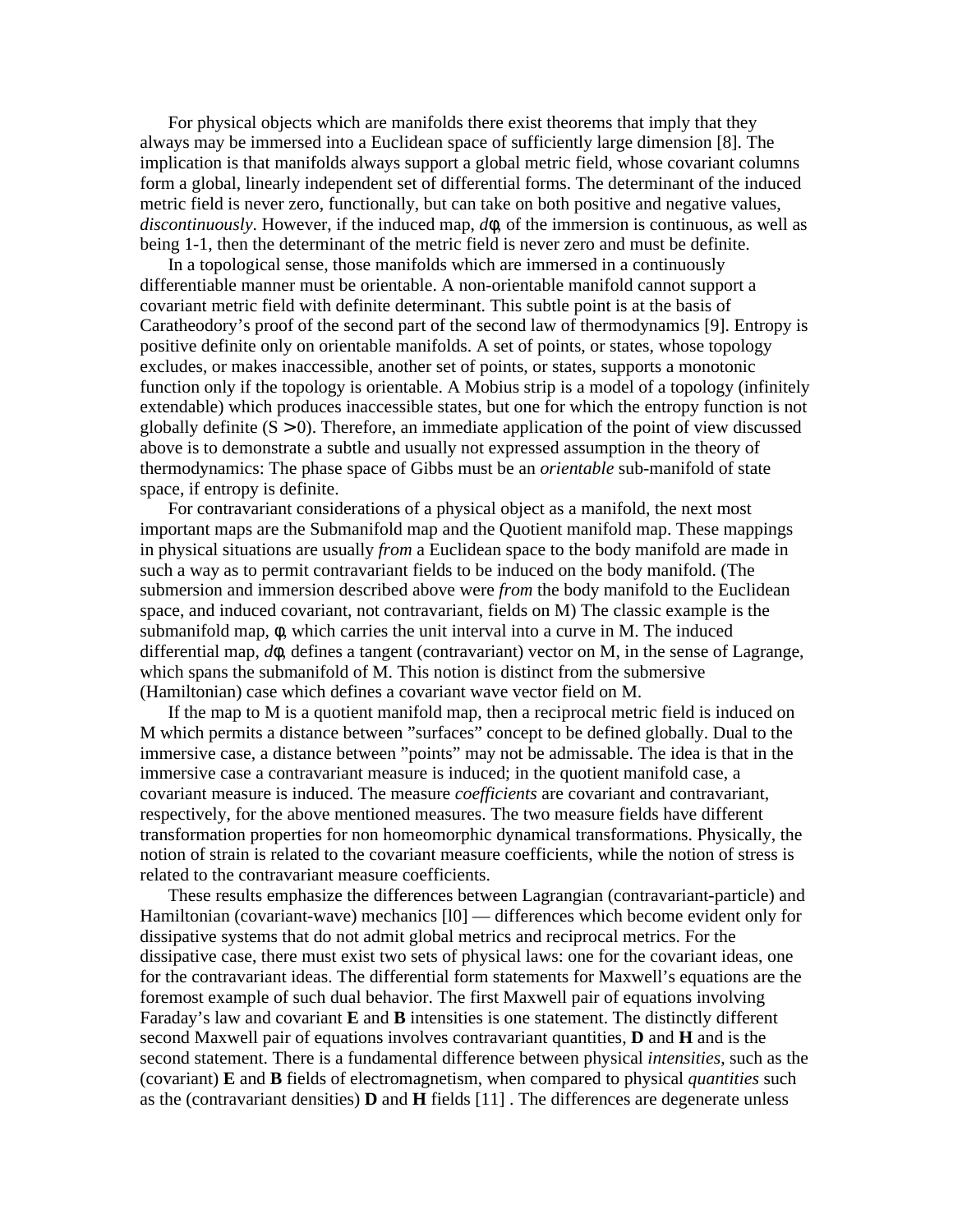the system is irreversible, a fact that implies that all physical phenomena which can be deduced from the behavior of **E** and **B** fields can be metrically deduced from the behavior of **D** and **H** fields, in non-dissipative systems. For a space that does not support both a global metric field and a reciprocal metric field, one set of equations does not uniquely imply the other. (The dual to the Einstein equation for the covariant metric field is unknown.)

A study of these results should guide the development of physical theories for dissipative systems. Such theories, without a dynamical inverse, are not amenable to predictive determinism. These systems involve changing topology, but nevertheless, such dynamical systems (if describable by continuous maps) will yield a retrodictive determinism but only for a covariant (wave) formalism. Contravariant (particle-trajectory) formalisms are never predictive if  $\phi^{-1}$  does not exist. The physicist, for dissipative field problems, should adopt the view: Given the final data, what was the initial state from which it came? (This statement is dual, but not reciprocal to the usual Cauchy statement: given initial data, what is the final state? Curiously enough, this point of view seems to have been taken by Hadamard [12]). Such questions and their answers, although not predictive in style, also yield an understanding of nature. Moreover the methods are deterministic, not statistical and are employed in a retrodictive sense.

Perhaps the most obvious physical example of a continuously dissipative system is the turbulent fluid. The deterministic theory of a turbulent fluid has yet to be formulated, apparently because of a predilection for a predictive theory. Moreover, from the arguments given above, as the dissipative turbulent flow does not admit an inverse, a predictive deterministic theory in terms of velocity fields is impossible. Again, the point of view discussed above has led to an immediate application by proving once and for all that a predictive, non-statistical theory of turbulence is impossible. Since the time of G. I. Taylor, turbulence theories that have made any progress have been predictively statistical and non-deterministic. However, the alternate point of view, based upon the deterministic retrodiction of differential forms, is just beginning to be utilized. Early results of the theory have demonstrated that (1) if the system is dissipative, topology must change and (2) a turbulent system *cannot* be described by Hamilton's equations of motion; i.e., a Hamiltonian analysis of a turbulent fluid is impossible. Moreover, if a flow is to be diffusively dissipative (an intuitive requirement of turbulent flow) then the Liouville theorem must fail [l3]. The topological criteria imply that not only are groups not admissable  $(\phi^{-1}$  does not exist), but also semi-groups are not admissable in a turbulent flow [l]. Also it has been demonstrated that the Navier-Stokes equations for a viscous fluid cannot be derived from a strictly Hamiltonian analysis, but indeed are representable by the covariant concepts embodied in the theory of differential forms [14]. The purpose of this article is to focus attention on the logical basis of the statement that, indeed, the physics of fields is deterministically a retrodictive science. The permissibility of physics being deterministically predictive is not the usual case and demands the special constraints of a non-dissipative system. A more detailed application of the concepts discussed above to the science of thermodynamic processes will appear elsewhere.

### **Acknowledgment**

This work was supported in part by a NASA-Ames Research Center Grant NCA2-OR-295-502.

# **REFERENCES**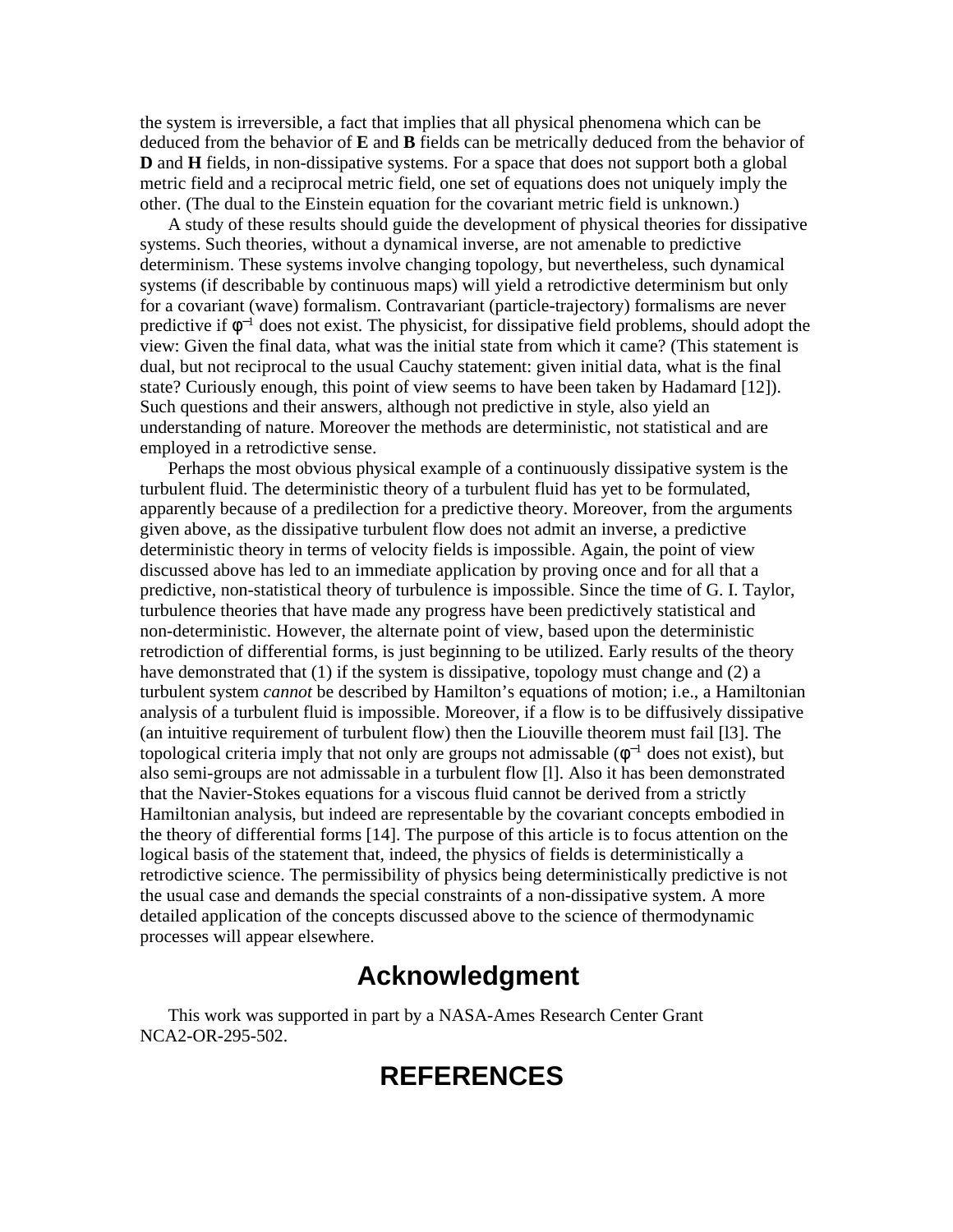[1] R. M. KIEHN, J. Math. Phys. 15, 9 (1974).

[2] S. LANG, Introduction to Differentiable Manifolds. Interscience, New York (1962).

[3] S. WATANABE, Rev. Mod Phy. 26, 26 (1955).

[4] S. WATANABE, Rev. Mod Phys. 27, 179 (1955).

[5] J. KESTIN, A Course in Thermodynamics, Vol. I, p. 460. Blaisdell, Massachusetts (1966).

[6] P. T. LANDSBERG, Thermodynamics, Interscience, New York (1961).

[7] J. B. BOYLING, Commun. Math. Phys. 10, 52 (1968).

[8] The Whitney embedding theorem is described in many texts, e.g. S. Sternberg, Lectures on Differential Geometry. Prentice Hall, New Jersey (19ti4).

[9] C. CARATHEODORY, Math. Ann. 67, 355 (1909).

[10] The referee kindly pointed out that the differential geometric view of Lagrangian vs Hamiltonian mechanics is nicely put in D. Godbillion, Geometric Differentiale et Mecanique. Herman, Paris (1969). Note also should be taken of H. Rund, The Hamilton-Jacobi Theory in the Calculus of Variations. Van Nostrand, New York (1966).

[11] E. J. POST, The Formal Structure of Electromagnetics. North Holland, Amsterdam (1957).

[12] J. HADAMARD, Lectures on Cauchy's Problem, p. 51. Dover Press, New York (1952).

[13] The notion that the Liouville theorem must fail disallows the utilization of a symplectic geometry approach (better said in 1997: symplectic transformations cannot be utilized to study turbulence, but there exist uniquely defined thermodynamic irreversible processes on the symplectic manifold!), e.g. R. Abraham, Foundations of Mechanics. Benjamin, New York (1967).

[14] R. M. KIEHN, InL J. Engng Sci. 13, 941 (1975). (Received 10 December 1975)

### **APPENDIX A**

#### **Transformational covariance**

To demonstrate the transformation asymmetry of tensor fields this article considers maps between spaces of different dimensionality,  $\phi^*M \to N$ , from points  $x^A$  in the domain to points y<sup>µ</sup> in the range. It is assumed that a physical system can be described as a tensor field, i.e. by a map  $\alpha : M \to \tau^A$  in the initial state and a map  $\overline{\alpha} : N \to \overline{\tau}^{\mu}$  in the final state. Both of these maps are from the base space (M or N) to the contravariant tensor space ( $\tau^A$  or  $\bar{\tau}^{\mu}$ ). An alternative field description can be made in terms of the maps  $\beta : M \to \tau_K$  and  $\overline{\beta}: N \to \tau_{\nu}$ , which are from the base spaces to the covariant tensor spaces. The contravariant and covariant fields behave differently with respect to predictive and retrodictive deterministic solubility and part of the purpose of this article is to demonstrate these differences in behavior, *even though the field values may be related by a metric*.

For purposes herein it will be assumed that  $\phi$  exists and the Jacobian matrix of partial derivatives  $\partial \phi^{\mu}/\partial x^A = J_A^{\mu}$  exists; i.e., unless otherwise specified, the map  $\phi$  is continuous. The Jacobian matrix induces two linear maps,  $d\phi : \tau^A \to \tau^\mu$  and  $d\phi : \tau_K \leftarrow \tau_\nu$  between the tensor spaces. The direction of the arrows is important; they demonstrate that the Jacobian matrix always permits the values of the contravariant fields, as numbers, to be predicted (but not necessarily retrodicted) and similarly the covariant values may be retrodicted w.r.t. φ (but not necessarily predicted). The usual rules are expressible in coordinate language as,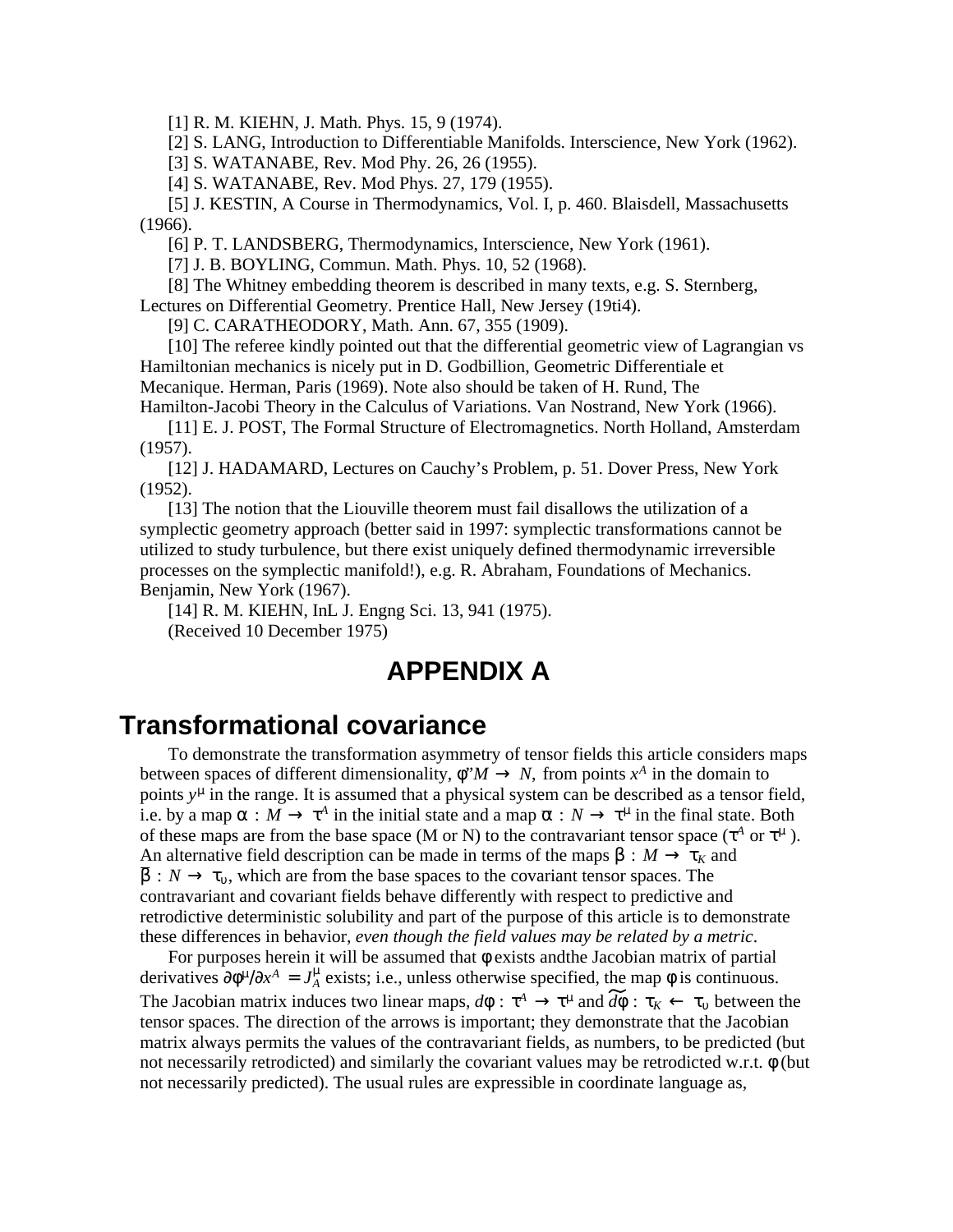$$
d\phi : V^A(x) \to V^\mu(x) = \sum_A J_A^\mu(x) V^A(x) \tag{A1}
$$

and

$$
\widetilde{d\phi}: A_K(x) = \sum_{\mu} A_{\mu}(y(x)) J_K^{\mu}(x) \leftarrow A_{\mu}(y) \tag{A2}
$$

Note that the existence of a Jacobian inverse has not been assumed. The action of the Jacobian is to push forward the values of contravariant fields and "pull back" the values of the covariant fields. A diagrammatic description is given in Figure 1. Classical developments of tensor analysis assume that an inverse Jacobian matrix exists such that the rule for co-variant tensor transformation instead of being given by (A2) becomes  $[d\phi]^{-1}: A_K(x) \to A_\mu(x) = [J_K^{\mu}(x)]^{-1} = A_K(x)$ . This transition rule will not be assumed herein.

download pictures to \scinotebook\pictures download pictures to \scinotebook\pictures

#### Jacobian linear collineation





Equations (Al) and (A2) not only yield recipes for computing values of covariant and contravariant tensors, but also explicitly demonstrate the differences between covariant and contravariant fields. Equation (A2) permits the covariant rule, β, to be deduced retrodictively from the covariant rule, β. On the other hand, equation (Al) for contravariant values does not permit the contravariant rule,  $\bar{\alpha}$ , to be deduced predictively from the rule  $\alpha$ , for the functions  $V^{\mu}(x)$  have arguments on the domain space, *x* and are not functions of variables, *y*, on the range space. This fact is the fundamental observation which distinguishes between covariant/contravariant and retrodictive/predictive analysis. Covariant fields (especially differential forms) are always retrodictive, even for irreversible maps where  $\phi^{-1}$  does not exist. This principle result is easily deduced from the directionality of the arrows in Fig. 1. A study of the arrows in the figure will lead to a quick understanding of the transformational behavior for the tensor field rules,  $\alpha$  and  $\beta$ , as more invertibility, or differentiability, structure is assumed for the map φ.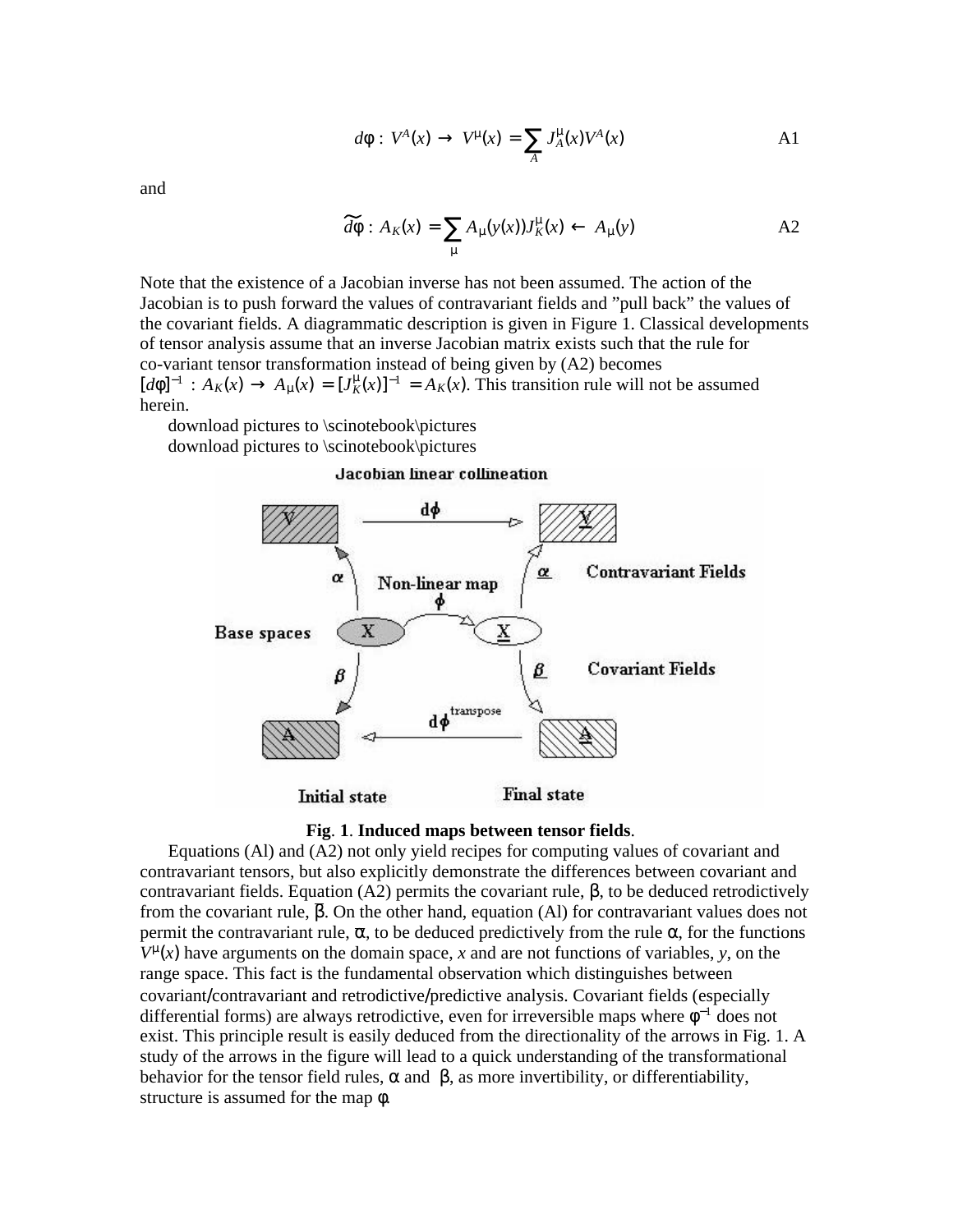As an example of the analysis, consider the submersion for which  $d\phi$  is onto  $(d\phi \ 1-1)$ . For submersions,  $d\phi$  admits a right inverse ( $J \circ \tilde{J}$  is non-singular on the range space) and by modifying the arrows in Fig. I it is easy to see that the co-values are both predictive and retrodictive, the contra-values are predictive and the covariant rule β is retrodictively *unique*. (The proof can be effected easily by writing in a bi-jective arrow for  $\widetilde{d\phi}$ .)

If the map  $\phi$  is an immersion such that  $d\phi$  is 1-1 ( $d\bar{\phi}$  is onto), then the map permits a left inverse of  $d\phi$  ( $\tilde{J} \circ J$  is non-singular on the domain space). Co-values and co-variant rules are retrodictive. Contra-values are both predictive and retrodictive, but now the contravariant rules are retrodictively *unique*.

If the map  $\phi$  is such that  $d\phi$  is both 1-1 and onto, then co- and contra-values are both retrodictive and predictive and both the contravariant rule and covariant rule are retrodictively *unique*.

None of the above maps admit an inverse function, globally; none of the rules are predictive. The "arrow of time" permits determinism only in a retrodictive sense.

A continuous map, with a discontinuous inverse, yields enough additional structure beyond the primitive cases considered above such that for the first time the contravariant rule,  $\alpha$ , is predictive. A completely dual situation occurs for those discontinuous maps φ that admit an inverse  $\phi^{-1}$  and  $d\phi^{-1}$  (but no  $d\phi$ ): the co-values and covariant rules become predictive and the contra-values and contravariant rules become retrodictive.

Of somewhat greater importance to physical systems are the maximal rank Submanifold map, for which  $\phi$ ,  $\phi^{-1}$  and  $d\phi_{1-1}$ , are valid globally, and its dual, which is the Quotient manifold map, for which  $\phi$ ,  $\phi^{-1}$  and *d* $\phi$ <sub>*onto*</sub> are globally valid. These maps permit contravariant vector fields to be induced globally on a manifold.

None of the maps considered so far are homeomorphisms; they do not necessarily preserve topology. Subsequent maps to be considered are homeomorphisms and all admit continuous inverses. Dissipative, irreversible systems cannot be described by such maps. Dissipative systems imply a change in topology.

For the weakest homeomorphism,  $\phi$  and  $d\phi$  exist and similarly  $\phi^{-1}$  and  $d\phi^{-1}$  exist. For such maps, both contravariant values and rules, as well as covariant values and rules, are soluble in both a retrodictive and predictive manner.

If the homeomorphism is an embedding,  $d\phi$  is 1-1 and  $d\phi^{-1}$  is onto; the contravariant rules become uniquely soluble in both a predictive and a retrodictive sense.

If the homeomorphism is a projection, then  $d\phi$  is onto and  $d\phi^{-1}$  is 1-1; the covariant rules become uniquely soluble in both a predictive and retrodictive sense.

Finally if the map is a diffeomorphism ( $\phi$  exists,  $\phi^{-1}$  exists,  $d\phi$  is 1-1 and onto,  $d\phi^{-1}$  is 1-1 and onto) then both contravariant and covariant rules are uniquely soluble in a predictive and retrodictive sense. The diffeomorphism is the usual map considered in classical tensor analysis as a coordinate transformation. With respect to such maps (that is, with respect to classical tensor analysis) the different solubility features of contravariant and covariant tensor fields becomes degenerate and indistinct.

A summary of the above map classifications is presented in Table I along with the retrodictive or predictive solubility of the associated covariant and contravariant tensor fields. Note the emphasis on retrodiction of covariant fields for irreversible maps.

At this point it should be mentioned that there exists a concept distinctly different from that of a field; it is the concept of a configuration mapping. The concept of a configuration as a map from the tensor space to the base space M is completely dual to the field concept as a map from the base space M to the linear tensor space. This configuration concept is related to the mathematical notion of a vector bundle and is little used in the physics literature